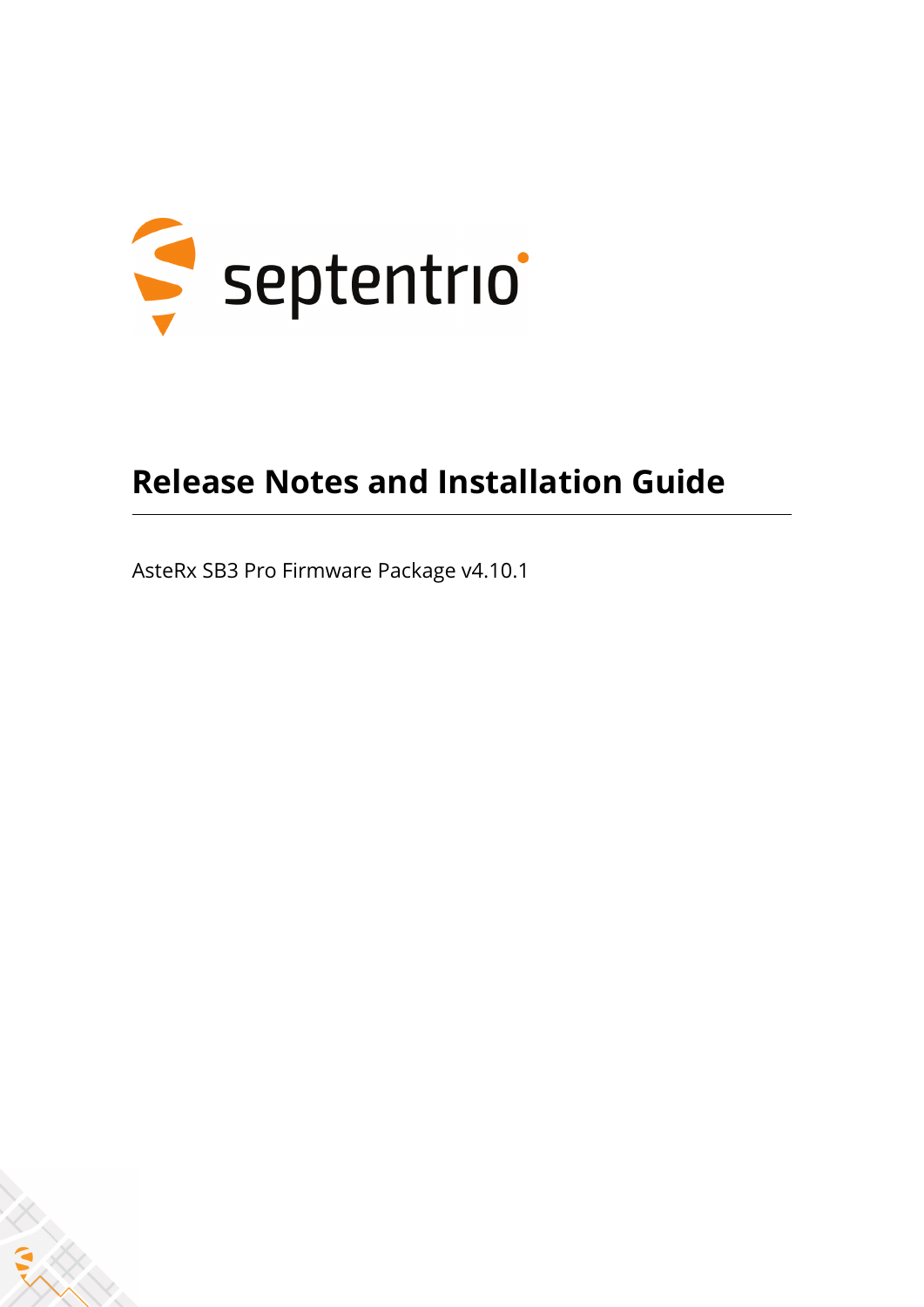

### **1 Installation Guidelines**

This is the first release of the firmware for the AsteRx SB3 Pro. The receivers shipped from Septentrio come with this firmware pre-installed.

#### **2 Known Issues and Limitations**

- 1. It is not possible to upgrade the receiver using mobile Safari on iOS devices.
- 2. If more than one user simultaneously changes settings via the web interface, the resulting configuration of the receiver may not be consistent.
- 3. The web server on the receiver has been tested with Chrome (version 61), Firefox (version 55) and Internet Explorer (version 11). If you experience any problems with your browser, please use a different client application.
- 4. IPS connections may stay visible in the web interface after the client has been disconnected.
- 5. Firewall on computers can delay accepting connection by up to 4 minutes. Before using IPR functionality ensure that the desired IP port is enabled on your computer.
- 6. The generation rate of GBS and GRS NMEA sentence is limited to 1 Hz.
- 7. When accessing the webUI over HTTPS, occasional CPU overloads can be detected.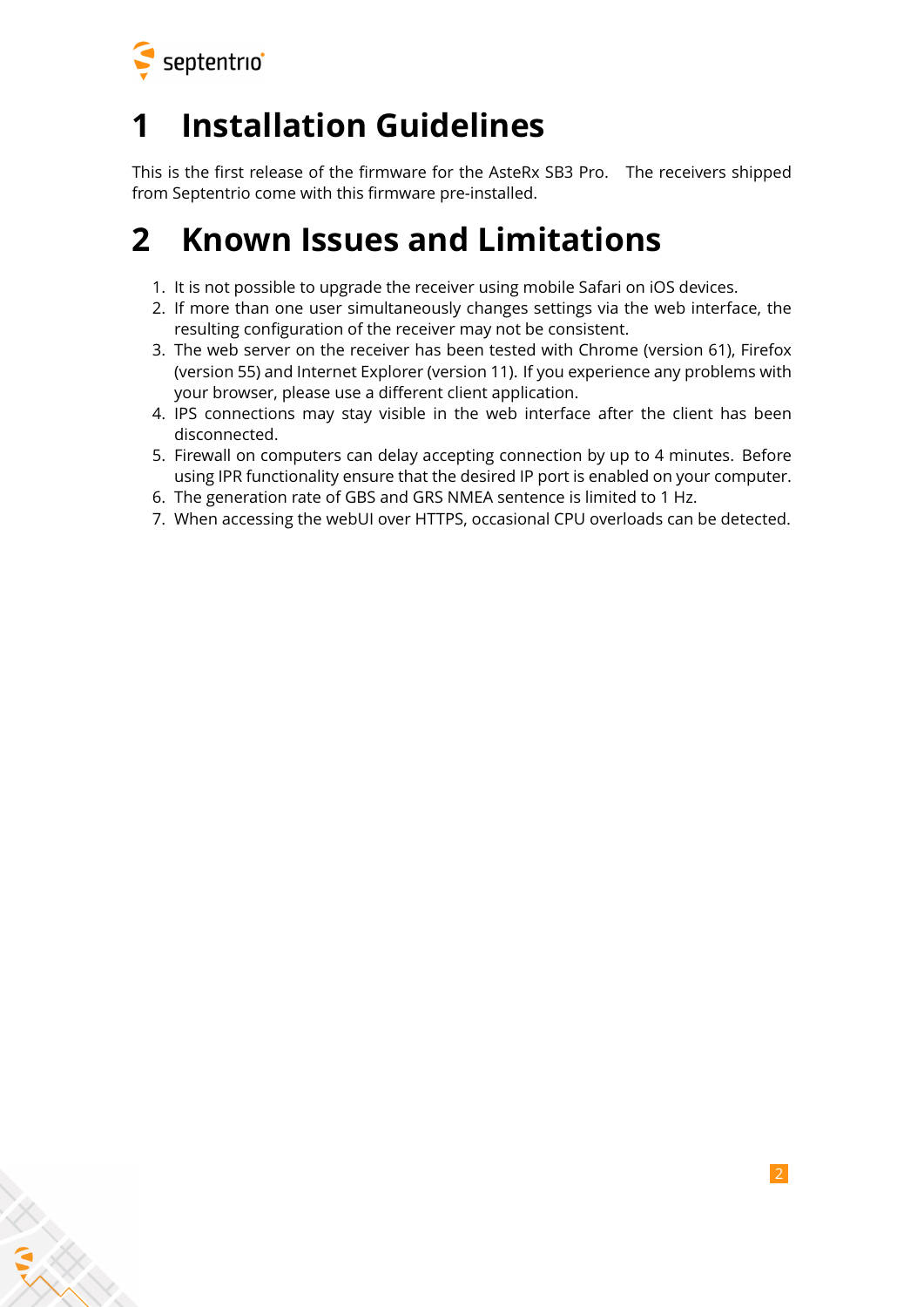

ERAN

## **3 Support**

For further information or support, please consult the Septentrio support website [\(](()http://www.septentrio.com/support).

## **4 Legal Notice**

Septentrio does not authorize the use of its products as critical components in devices or systems intended for safety-of-life applications or in devices or systems, of which the failure may endanger life or cause injuries, unless written approval is given.

All the firmware and documentation delivered with the AsteRx SB3 Pro Firmware Package is licensed, as explained in the About page which is accessible via the web interface of the receiver.